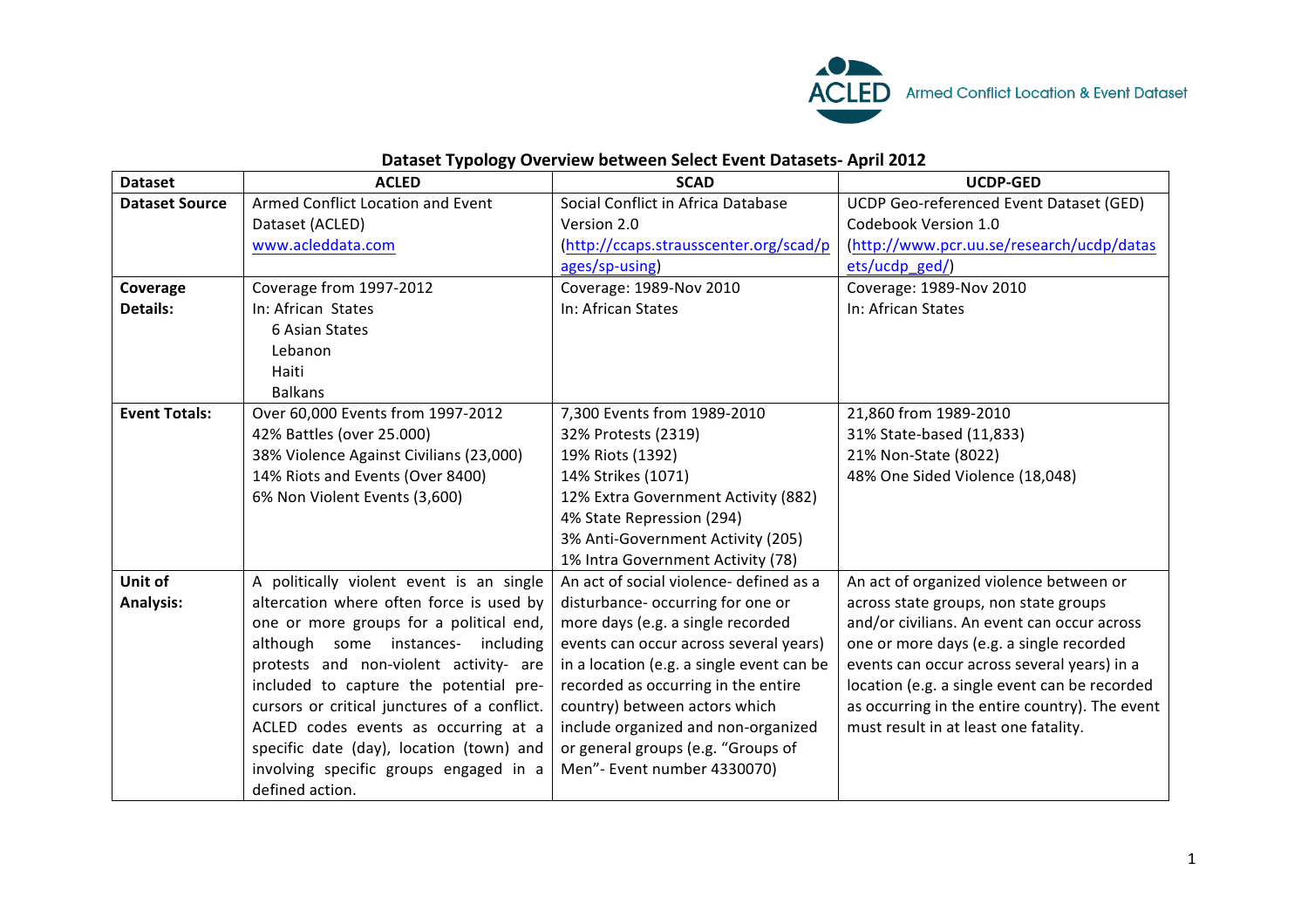

| agents in relevant events when the actor<br>(<10 - >1,000,000). Unidentified<br>e.g. Government of Algeria<br>cannot be identified.<br>conflict actors are not recorded.<br>ANC supporters<br>e.g. Lord's Resistance Army<br>e.g "Groups of Men"                                                                                                                                                                                                                                                                                                                                                                                                                                                                                                                                                                                                                                                                                                                                                                                                                                                                                                                                                                                                                                                                                                                                                           |  |
|------------------------------------------------------------------------------------------------------------------------------------------------------------------------------------------------------------------------------------------------------------------------------------------------------------------------------------------------------------------------------------------------------------------------------------------------------------------------------------------------------------------------------------------------------------------------------------------------------------------------------------------------------------------------------------------------------------------------------------------------------------------------------------------------------------------------------------------------------------------------------------------------------------------------------------------------------------------------------------------------------------------------------------------------------------------------------------------------------------------------------------------------------------------------------------------------------------------------------------------------------------------------------------------------------------------------------------------------------------------------------------------------------------|--|
| "Blacks"<br>Military Forces of DR-Congo (1997-)<br>"France"<br>Pokot Ethnic Militia                                                                                                                                                                                                                                                                                                                                                                                                                                                                                                                                                                                                                                                                                                                                                                                                                                                                                                                                                                                                                                                                                                                                                                                                                                                                                                                        |  |
| SCAD records social disturbances in<br>UCDP-GED records violent events by an<br>ACLED records political conflict events<br><b>Events</b><br>between designated actors which occur<br>organized actor resulting in at least one<br>Africa. Event types include:<br>at specific locations on specific days.<br>direct fatality.<br>Demonstrations<br>Fatality numbers are not a criterion for<br>Riots/ strikes<br>inclusion.<br>Pro- and Anti-Gov't Violence,<br>Types of violence include:<br>State-based;<br>Extra- and Intra-Government Violence.<br>Event types Include:<br>Non-state<br>Battles:<br><b>Battles: No Change of Territory</b><br>SCAD includes a primary, secondary<br>One-sided.<br>and tertiary 'cause' designation based<br><b>Battle: Rebels Overtake Territory</b><br><b>Battle: Gov't Regains Territory</b><br>on reports. This includes elections,<br>Violent attacks and those resulting in or<br>Non-Violent Conflict Events<br>economic issues, and ethnic<br>presenting a risk of serious injury (campaigns<br>of eviction, arson or rape) by conflict actors<br>Non-Violent Activity<br>discrimination, among others.<br>Non-Violent Transfer of Territory<br>are not recorded; neither are non-violent<br>Headquarters or Base Establishment;<br>events such as protests or riots in which no<br>person is killed.<br>Riots<br>Protests<br><b>Violence Against Civilians</b> |  |
| ACLED includes three types of temporal<br>SCAD allocates each event a start<br>UCDP distinguishes events by their duration,<br><b>Time</b><br>information: the specific date of an<br>date, an end date and duration in<br>temporal precision and continuity in armed                                                                                                                                                                                                                                                                                                                                                                                                                                                                                                                                                                                                                                                                                                                                                                                                                                                                                                                                                                                                                                                                                                                                      |  |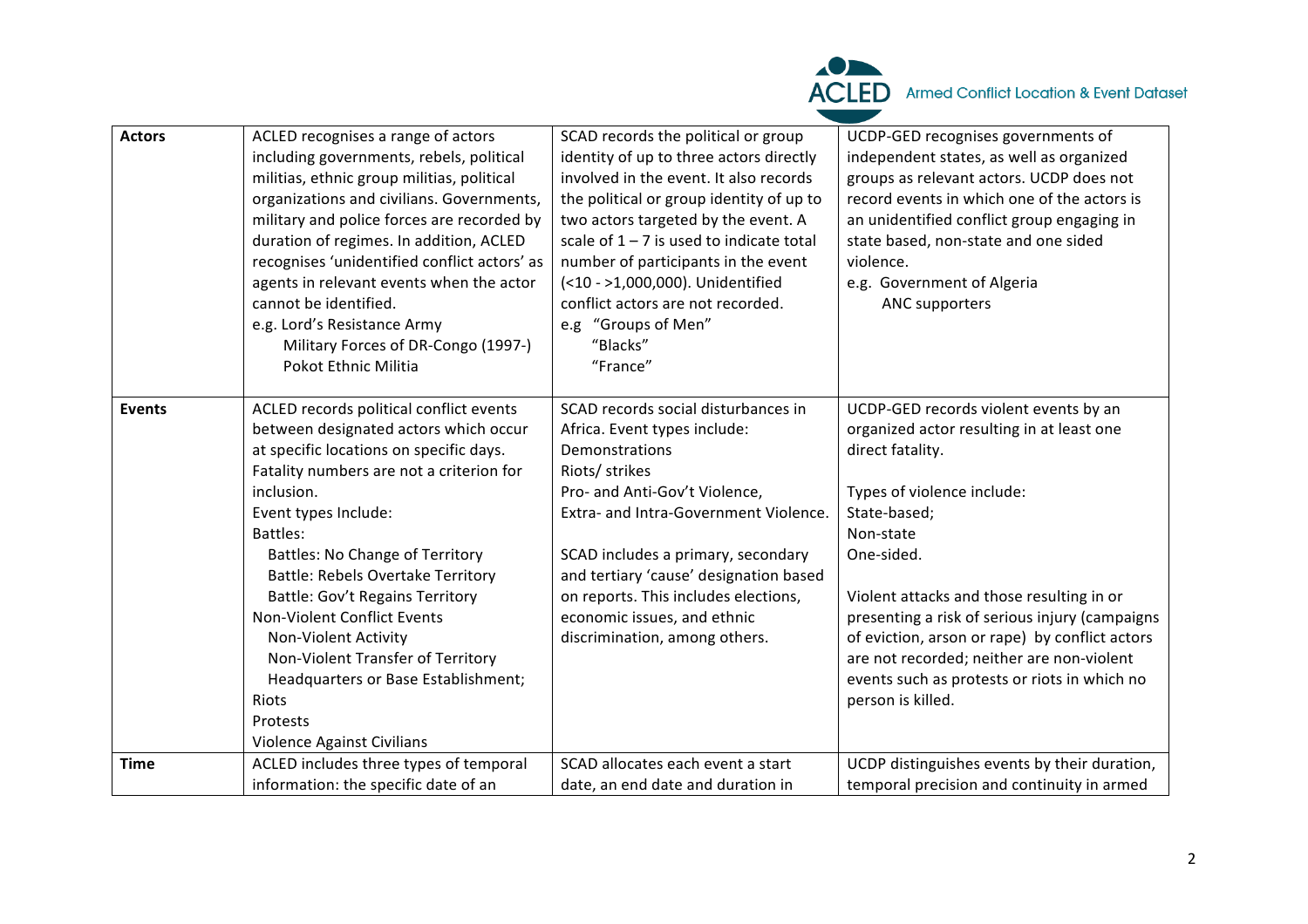

| event; the year in which it occurs and the<br>temporal precision of the date. Each<br>event is 'atomic' in that events which<br>take place over multiple days are<br>recorded as consecutive events.<br>Temporal precision between $1 - 3$<br>indicates day-specific, week-specific or<br>month-specific temporal information.<br>Information generalized for over a month<br>is not included.<br>e.g Two days of rioting in Harare are<br>recorded as two events (Event IDs: 2ZIM,<br>3ZIM). | days. No indication of temporal<br>precision is provided. Single events<br>can be recorded as over multiple days<br>or years.<br>SCAD includes whether the event<br>escalated during its duration.<br>e.g.* (1) OLF versus Ethiopian<br>Government from January 1998-<br>December 2009, lasting 4383 days<br>(Event ID -5300026).<br>(2)* EPLF vs. Ethiopian Government<br>recorded as a single event from 1964-<br>1991 lasting 9936 days (Event ID -<br>5300001)<br>*Both rebel activities, although SCAD<br>does not state it consistently codes<br>rebel actions. | violence. A start and end date is recorded for<br>each event. Temporal precision between 0 -<br>5 reflects the level of specificity, with 0<br>indicating a summary event for which no<br>disaggregated data is available, 1 indicating a<br>specific day, and 5 indicating a year in which<br>the event took place.<br>Events are defined either as single-day<br>events; summary events where no<br>temporally disaggregated data is available;<br>and continuous events which last more than<br>one day.<br>e.g. (1) Jan1st-Dec31st campaign of violence<br>against civilians in Darfur, Sudan. Estimate of<br>fatalities 10 (Event ID SUD-2005-3-1316-9).<br>(2) Three weeks of engagement between the<br>government of Burundi and Palipehutu-FNL<br>is coded as a single event (Event ID BUI- |
|-----------------------------------------------------------------------------------------------------------------------------------------------------------------------------------------------------------------------------------------------------------------------------------------------------------------------------------------------------------------------------------------------------------------------------------------------------------------------------------------------|-----------------------------------------------------------------------------------------------------------------------------------------------------------------------------------------------------------------------------------------------------------------------------------------------------------------------------------------------------------------------------------------------------------------------------------------------------------------------------------------------------------------------------------------------------------------------|-----------------------------------------------------------------------------------------------------------------------------------------------------------------------------------------------------------------------------------------------------------------------------------------------------------------------------------------------------------------------------------------------------------------------------------------------------------------------------------------------------------------------------------------------------------------------------------------------------------------------------------------------------------------------------------------------------------------------------------------------------------------------------------------------------|
|                                                                                                                                                                                                                                                                                                                                                                                                                                                                                               |                                                                                                                                                                                                                                                                                                                                                                                                                                                                                                                                                                       | 2005-1-15-43).                                                                                                                                                                                                                                                                                                                                                                                                                                                                                                                                                                                                                                                                                                                                                                                      |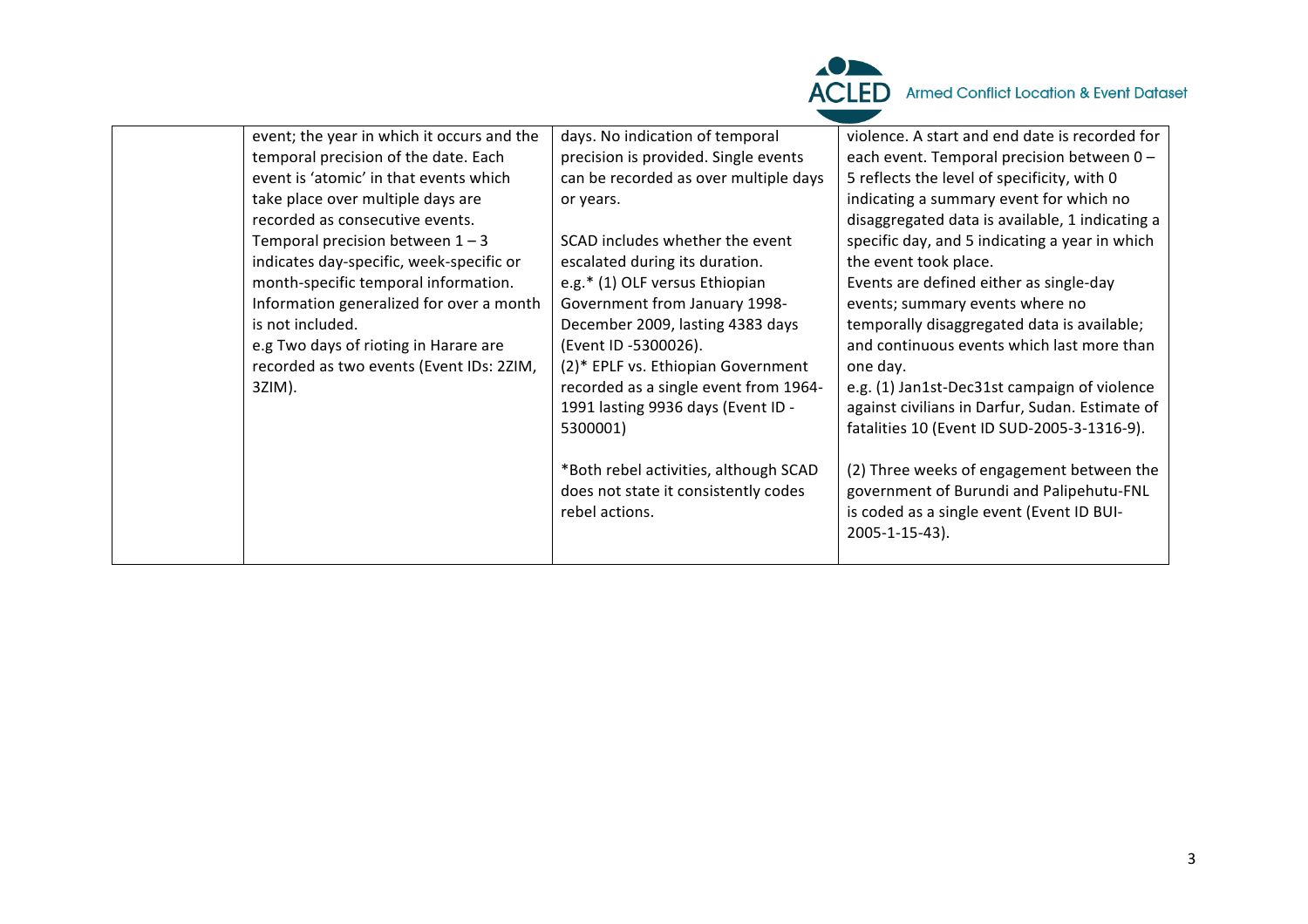

| Location          | ACLED includes five types of spatial           | SCAD records the nature of the event     | Data is geo-referenced to the highest level of    |
|-------------------|------------------------------------------------|------------------------------------------|---------------------------------------------------|
|                   | information: the location name;                | location, including capital city, rural, | precision available in source information and     |
|                   | geographic coordinates of location; three      | and multiple urban areas among           | in geographic gazetteers. Text-based              |
|                   | standardized administrative region             | others. The name of the event            | information on locations is also recorded,        |
|                   | aggregations and country and a spatial         | location is also recorded. Events are    | including whether the location is a city, town    |
|                   | precision code. Geographic precision           | not geo-referenced.                      | or village. Geographic precision between 1-       |
|                   | between $1 - 3$ indicates town-specific,       |                                          | 7 indicates greater or lower precision. 1         |
|                   | area-specific, or region-specific              |                                          | indicates exact, named locations, while 6         |
|                   | geographic information. A region-notes         |                                          | indicates only country-specific locations, and    |
|                   | includes the region mentioned in news          |                                          | 7 indicates the event can only be located to      |
|                   | reports (not standardized across               |                                          | estimated coordinates at sea or in water.         |
|                   | countries). Administrative units reflect       |                                          |                                                   |
|                   | 2012 borders.                                  |                                          |                                                   |
| <b>Fatalities</b> | ACLED records estimates of fatalities          | SCAD provides estimates of fatalities    | At least one direct fatality arising from the     |
|                   | when reported by source materials. If an       | using the mean from multiple             | event is a condition of inclusion in the UCDP-    |
|                   | event takes place over several days and        | estimates or the most recent reports.    | GED dataset. Where fatalities are reported in     |
|                   | only total fatalities are reported, fatalities | For inexact reports, fatalities are      | a range of geographic locations, UCDP-GED         |
|                   | are divided evenly over the number of          | coded as unknown, unknown but            | utilises a 'Deathsplit' variable, to indicate the |
|                   | days (provided they are higher than 1).        | probably less than 10, or unknown but    | total number of fatalities has been evenly        |
|                   |                                                | probably more than 10.                   | split across geographic locations to create       |
|                   |                                                |                                          | multiple events.                                  |
| Data sources      | ACLED uses daily local, regional, national     | Source information is drawn from         | UCDP uses news agencies, research reports,        |
|                   | and continental media, NGO and                 | Lexis-Nexis using an established         | monographs, and documents of                      |
|                   | humanitarian agency reporting, and             | search string including protest, strike, | international and multinational agencies and      |
|                   | supplementary Africa-focused news              | riot, violence or attack. Reports are    | NGOs for source material. Documents of            |
|                   | reports to provide source materials.           | largely drawn from Associated Press      | actors themselves (such as warring parties)       |
|                   | Every ACLED event is based on at least         | and Agence France Presse wire service    | are used when available. Global, regional         |
|                   | one source, the name, acronym or               | stories.                                 | and country-specific sources are used for         |
|                   | website of which are noted in the source       |                                          | each country.                                     |
|                   | column.                                        |                                          |                                                   |